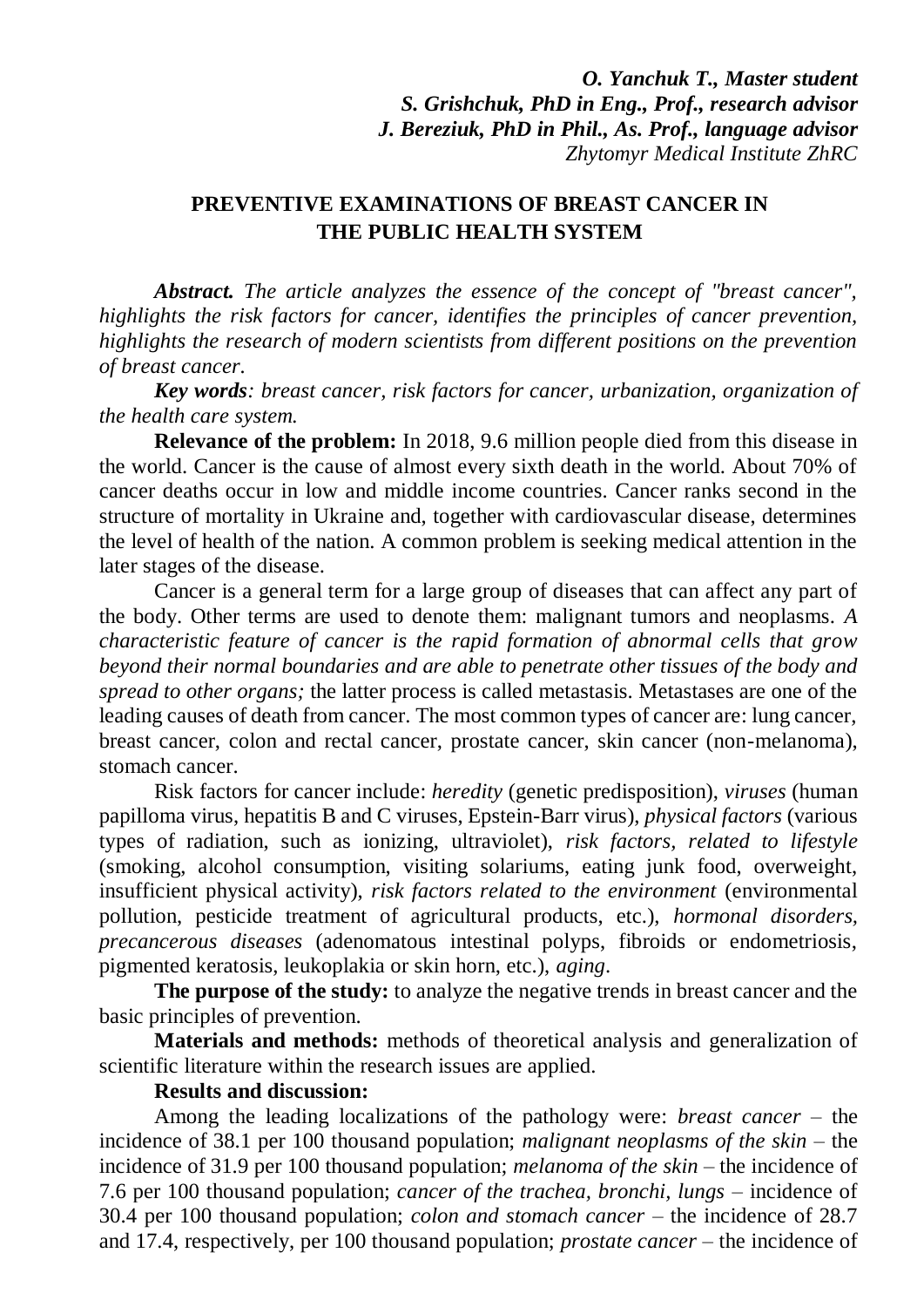24.3 per 100 thousand population; *uterine cancer* – a incidence of 15.6 per 100 thousand population; *oncological diseases of other localization* – incidence 38.9 per 100 thousand population.

Breast cancer is the second most common cancer in women worldwide. About 1.7 million new cases of breast cancer are reported each year, and more than 522,000 women die from the disease each year worldwide.

In Ukraine, the incidence of breast cancer ranks first among all malignant tumors found in women, according to the Center for Public Health of the Ministry of Healthcare of Ukraine. However, this type of oncopathology affects not only women but also men.

A characteristic feature of cancer is the absence of symptoms in the early stages of the disease. Symptoms at the onset of which it is strongly recommended to be examined for cancer: seals on the body; edema; tachycardia; hair loss; loss of appetite and weight loss; prolonged cough for no apparent reason; atypical discharge and bleeding; enlarged lymph nodes; frequent infectious diseases; the presence of wounds, ulcers, erosions that do not heal for a long time; chronic fatigue and deterioration of the general condition; constant irritability and nervousness; disorders of the digestive and/or urinary systems; change in the structure and number of moles, warts, papillomas; increase in body temperature, etc. Early detection of cancer and timely care can improve the prognosis and significantly improve the lives of patients!

1. Early diagnosis, which includes three stages carried out in a complex and timely:

- outreach and access to health care;

- clinical assessment, diagnosis and staging;

- access to treatment.

2. Screening. The purpose of screening is to identify people with the disorder, which allows you to diagnose certain cancers or precancerous lesions, and a quick referral for further diagnosis and treatment. Examples of screening methods: HPV testing for cervical cancer; cytological examination for cervical cancer in middle- and high-income countries; mammography to detect breast cancer.

An important diagnostic role is played by the definition of various tumor markers: prostate-specific antigen (prostate); cancer-embryonic antigen (breast and rectum); human beta-chorionic gonadotropin; CA-125 (gonads), etc.

Cancer prevention is a rather difficult task. Primary prevention of breast cancer is related to environmental and social aspects. In countries with traditionally high birth rates, the incidence of breast cancer is low. It gives us hope that increased fertility and prolonged breastfeeding may help reduce morbidity. Some positive changes can probably be achieved through a balanced diet: limiting the consumption of animal fats, fried foods, marinades, preservatives, smoked products, foods containing methylxanthines (coffee, tea, cocoa, chocolate), increase in the diet of vegetables and fruits, others products that contain plant fiber, vitamins (primarily C, beta-carotene). In the prevention of breast cancer, the most important is the timely detection and treatment of precancerous and background diseases (secondary prevention) and well-established screening for early breast cancer. The most informative method of screening is mammography. In women at high risk of breast cancer, chemoprophylaxis is possible by prescribing antiestrogenic drugs. In some countries, surgical prophylaxis (subcutaneous mastectomy with reconstruction of the gland with endoprostheses) is used in women with a genetically determined high risk of cancer.